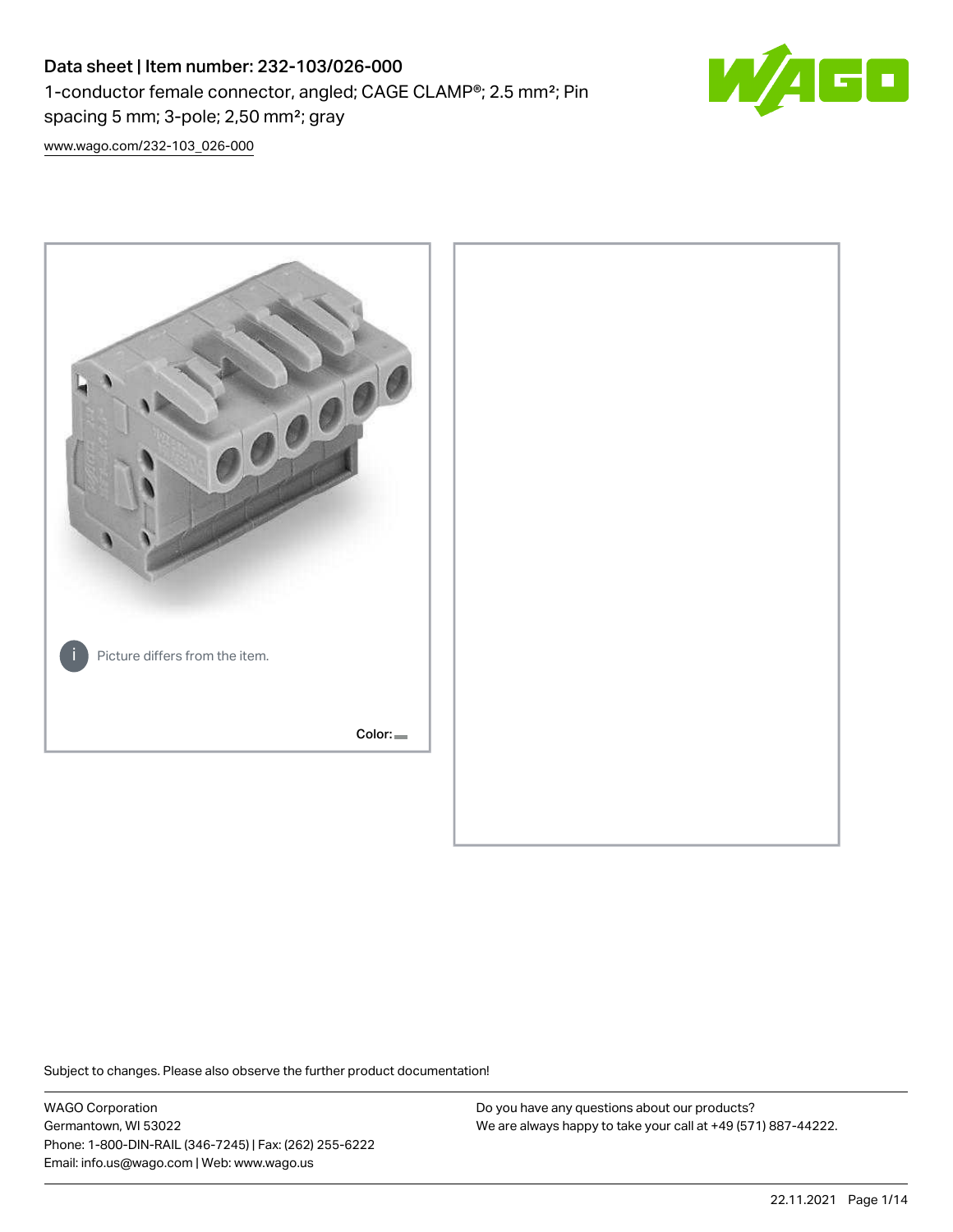

Dimensions in mm

 $L =$  (pole no. x pin spacing) + 1.5 mm + 0.9 mm

2- to 3-pole female connectors – one latch only

#### Item description

- **Universal connection for all conductor types**
- Easy cable pre-assembly and on-unit wiring via vertical and horizontal CAGE CLAMP<sup>®</sup> actuation  $\blacksquare$
- $\blacksquare$ Integrated test ports
- $\blacksquare$ With coding fingers

Subject to changes. Please also observe the further product documentation! Data

WAGO Corporation Germantown, WI 53022 Phone: 1-800-DIN-RAIL (346-7245) | Fax: (262) 255-6222 Email: info.us@wago.com | Web: www.wago.us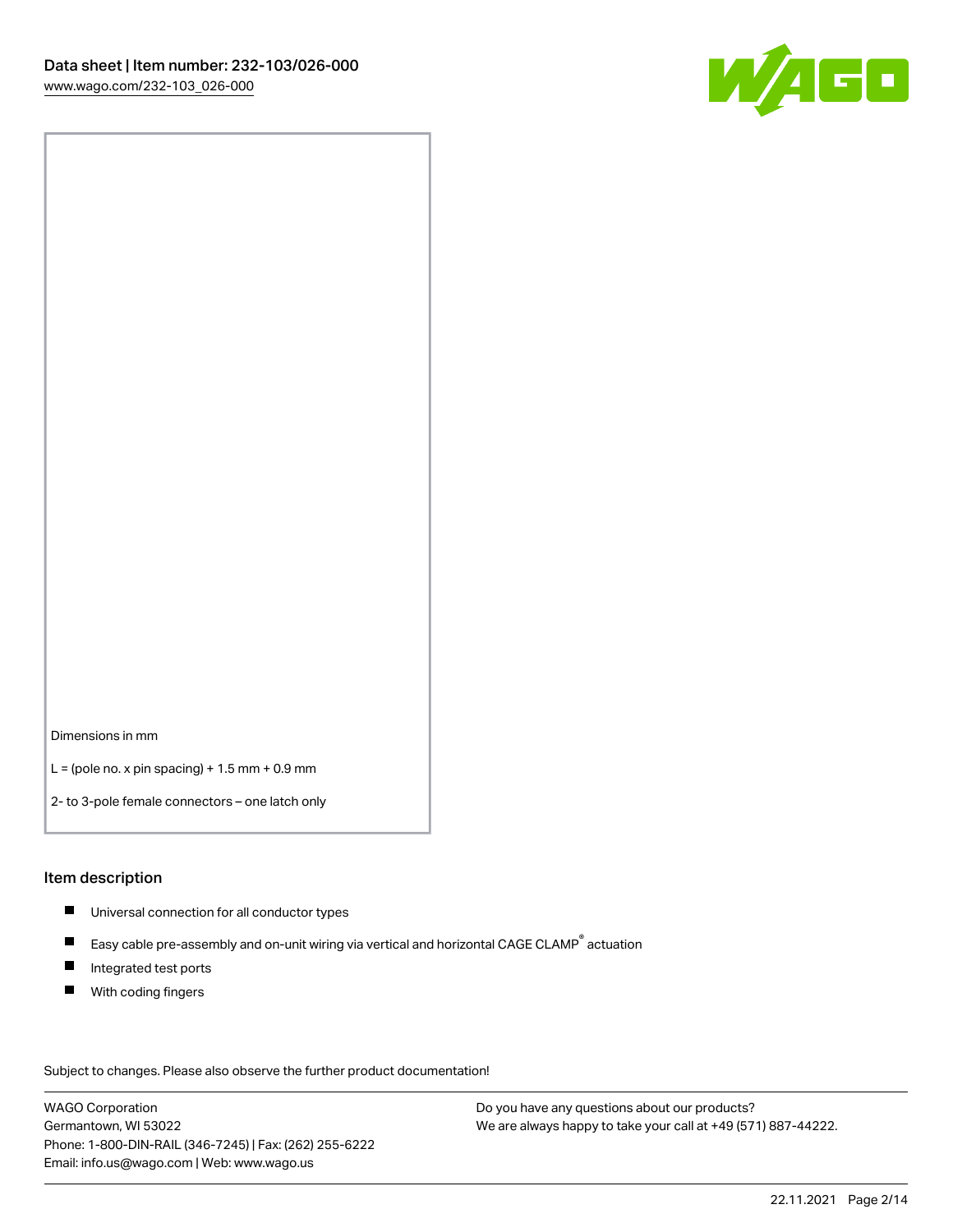

## Data Notes

| Safety information 1 | The MCS-MULTI CONNECTION SYSTEM includes connectors<br>without breaking capacity in accordance with DIN EN 61984. When<br>used as intended, these connectors must not be connected<br>/disconnected when live or under load. The circuit design should<br>ensure header pins, which can be touched, are not live when<br>unmated. |
|----------------------|-----------------------------------------------------------------------------------------------------------------------------------------------------------------------------------------------------------------------------------------------------------------------------------------------------------------------------------|
| Variants:            | Gold-plated or partially gold-plated contact surfaces<br>Other versions (or variants) can be requested from WAGO Sales or<br>configured at https://configurator.wago.com/                                                                                                                                                         |

### Electrical data

## IEC Approvals

| Ratings per                 | IEC/EN 60664-1                                                        |
|-----------------------------|-----------------------------------------------------------------------|
| Rated voltage (III / 3)     | 320 V                                                                 |
| Rated surge voltage (III/3) | 4 <sub>k</sub> V                                                      |
| Rated voltage (III/2)       | 320 V                                                                 |
| Rated surge voltage (III/2) | 4 <sub>k</sub> V                                                      |
| Nominal voltage (II/2)      | 630 V                                                                 |
| Rated surge voltage (II/2)  | 4 <sub>k</sub> V                                                      |
| Rated current               | 14A                                                                   |
| Legend (ratings)            | $(III / 2)$ $\triangle$ Overvoltage category III / Pollution degree 2 |

### UL Approvals

| Approvals per                  | UL 1059 |
|--------------------------------|---------|
| Rated voltage UL (Use Group B) | 300 V   |
| Rated current UL (Use Group B) | 15 A    |
| Rated voltage UL (Use Group D) | 300 V   |
| Rated current UL (Use Group D) | 10 A    |

## Ratings per UL

| Rated voltage UL 1977 | 600 V         |
|-----------------------|---------------|
| Rated current UL 1977 | $\sim$ $\sim$ |

### CSA Approvals

Approvals per CSA

Subject to changes. Please also observe the further product documentation!

| <b>WAGO Corporation</b>                                | Do you have any questions about our products?                 |
|--------------------------------------------------------|---------------------------------------------------------------|
| Germantown, WI 53022                                   | We are always happy to take your call at +49 (571) 887-44222. |
| Phone: 1-800-DIN-RAIL (346-7245)   Fax: (262) 255-6222 |                                                               |
| Email: info.us@wago.com   Web: www.wago.us             |                                                               |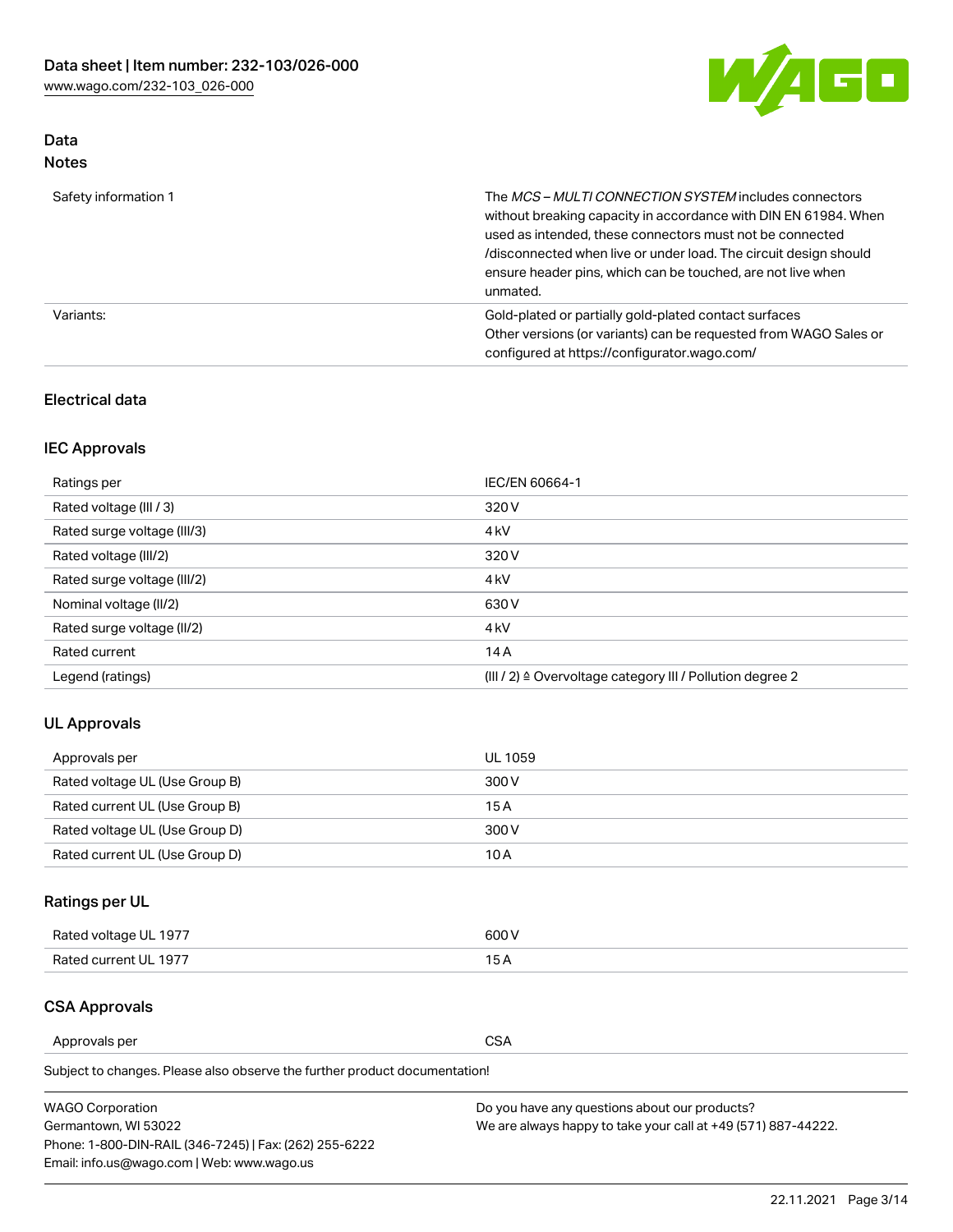[www.wago.com/232-103\\_026-000](http://www.wago.com/232-103_026-000)



| Rated voltage CSA (Use Group B) | 300 V |
|---------------------------------|-------|
| Rated current CSA (Use Group B) | 15 A  |
| Rated voltage CSA (Use Group D) | 300 V |
| Rated current CSA (Use Group D) | 10 A  |

### Connection data

| Total number of connection points |  |
|-----------------------------------|--|
| Total number of potentials        |  |
| Number of connection types        |  |
| Number of levels                  |  |

#### Connection 1

| Connection technology                             | CAGE CLAMP <sup>®</sup>                 |
|---------------------------------------------------|-----------------------------------------|
| Actuation type                                    | Operating tool                          |
| Solid conductor                                   | $0.082.5$ mm <sup>2</sup> / 28  12 AWG  |
| Fine-stranded conductor                           | $0.08$ 2.5 mm <sup>2</sup> / 28  12 AWG |
| Fine-stranded conductor; with insulated ferrule   | $0.251.5$ mm <sup>2</sup>               |
| Fine-stranded conductor; with uninsulated ferrule | $0.252.5$ mm <sup>2</sup>               |
| Strip length                                      | $89$ mm $/$ 0.31  0.35 inch             |
| Number of poles                                   | 3                                       |
| Conductor entry direction to mating direction     | 270°                                    |

### Physical data

| Pin spacing | 5 mm / 0.197 inch     |
|-------------|-----------------------|
| Width       | 17.4 mm / 0.685 inch  |
| Height      | 23.9 mm / 0.941 inch  |
| Depth       | 22.75 mm / 0.896 inch |

### Mechanical data

| Design<br>angled |  |
|------------------|--|
|------------------|--|

### Plug-in connection

| Contact type (pluggable connector) | Female connector/socket |
|------------------------------------|-------------------------|
| Connector (connection type)        | for conductor           |
| Mismating protection               | No                      |
| Locking of plug-in connection      | Without                 |

Subject to changes. Please also observe the further product documentation!

| <b>WAGO Corporation</b>                                | Do you have any questions about our products?                 |
|--------------------------------------------------------|---------------------------------------------------------------|
| Germantown, WI 53022                                   | We are always happy to take your call at +49 (571) 887-44222. |
| Phone: 1-800-DIN-RAIL (346-7245)   Fax: (262) 255-6222 |                                                               |
| Email: info.us@wago.com   Web: www.wago.us             |                                                               |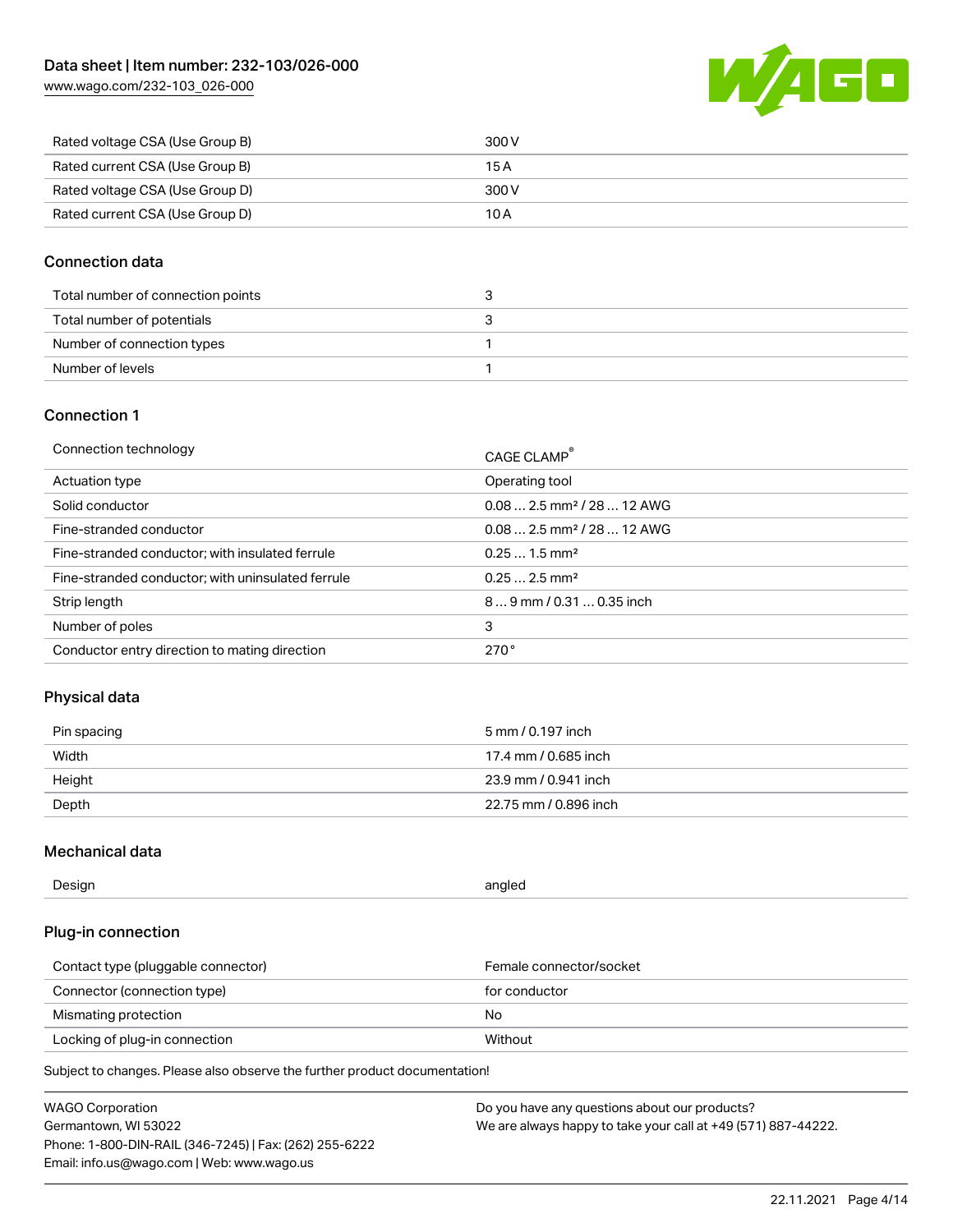

## Material data

| Color                       | gray                              |
|-----------------------------|-----------------------------------|
| Material group              |                                   |
| Insulation material         | Polyamide (PA66)                  |
| Flammability class per UL94 | V <sub>0</sub>                    |
| Clamping spring material    | Chrome nickel spring steel (CrNi) |
| Contact material            | Copper alloy                      |
| Contact plating             | tin-plated                        |
| Fire load                   | 0.097 MJ                          |
| Weight                      | 5.8 <sub>g</sub>                  |

#### Environmental requirements

| Limit temperature range<br>.<br>$\blacksquare$ | . +85 °Ր<br>-60 |  |
|------------------------------------------------|-----------------|--|
|------------------------------------------------|-----------------|--|

#### Commercial data

| Product Group         | 3 (Multi Conn. System) |
|-----------------------|------------------------|
| PU (SPU)              | 100 Stück              |
| Packaging type        | box                    |
| Country of origin     | PL                     |
| <b>GTIN</b>           | 4044918393140          |
| Customs tariff number | 8536694040             |

## Approvals / Certificates

#### Country specific Approvals

| Logo | Approval                                            | <b>Additional Approval Text</b> | Certificate<br>name |
|------|-----------------------------------------------------|---------------------------------|---------------------|
|      | CВ<br><b>DEKRA Certification B.V.</b>               | IEC 61984                       | NL-39756            |
|      | <b>CSA</b><br><b>DEKRA Certification B.V.</b>       | C <sub>22.2</sub>               | 1466354             |
| EMA  | <b>KEMA/KEUR</b><br><b>DEKRA Certification B.V.</b> | EN 61984                        | 2190761.01          |

#### Ship Approvals

Subject to changes. Please also observe the further product documentation!

| <b>WAGO Corporation</b>                                | Do you have any questions about our products?                 |
|--------------------------------------------------------|---------------------------------------------------------------|
| Germantown, WI 53022                                   | We are always happy to take your call at +49 (571) 887-44222. |
| Phone: 1-800-DIN-RAIL (346-7245)   Fax: (262) 255-6222 |                                                               |
| Email: info.us@wago.com   Web: www.wago.us             |                                                               |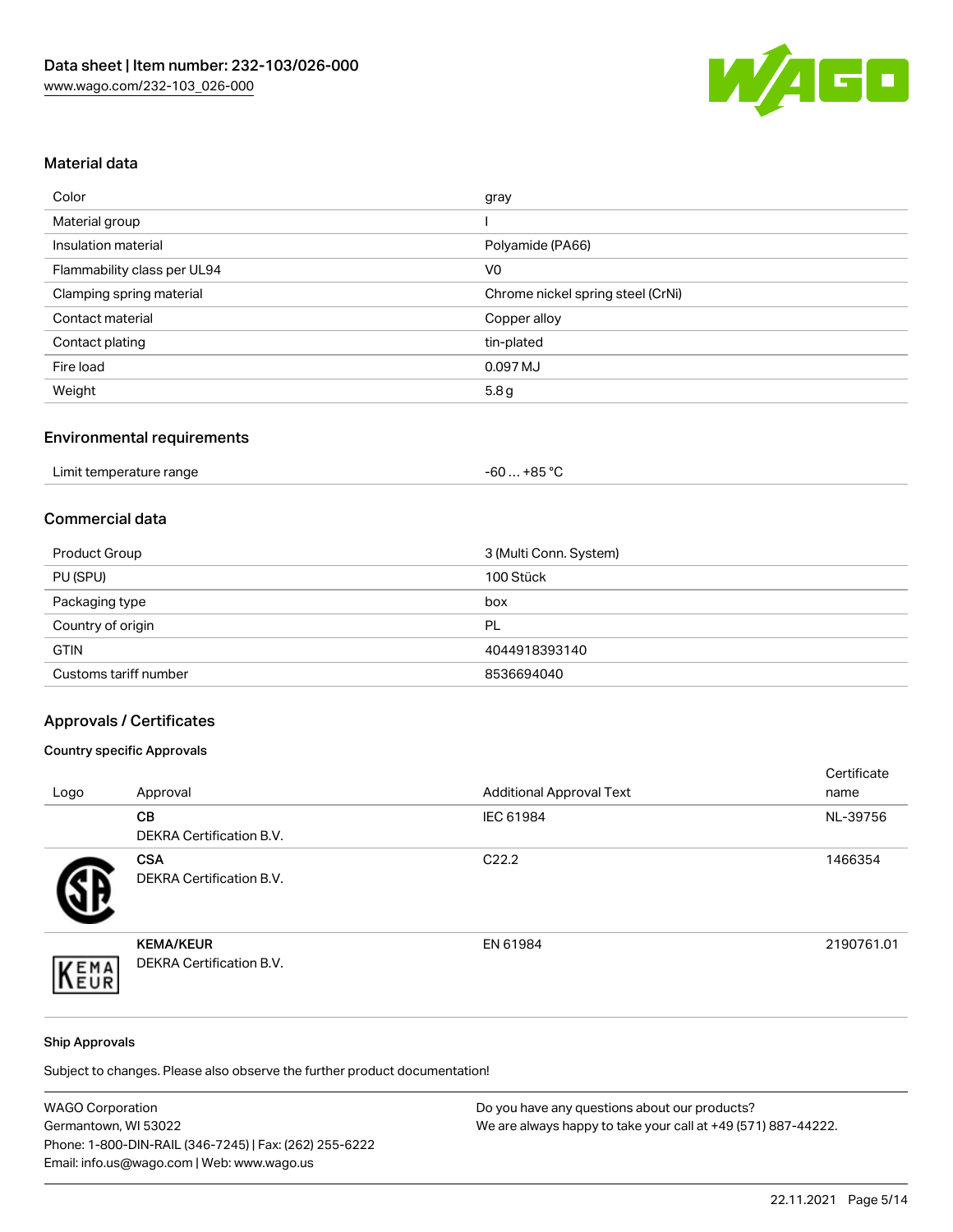

| Logo                                 | Approval                                                                                                       | <b>Additional Approval Text</b> | Certificate<br>name                 |
|--------------------------------------|----------------------------------------------------------------------------------------------------------------|---------------------------------|-------------------------------------|
| ABS                                  | <b>ABS</b><br>American Bureau of Shipping                                                                      |                                 | $19 -$<br>HG15869876-<br><b>PDA</b> |
|                                      | <b>BV</b><br>Bureau Veritas S.A.                                                                               | <b>IEC 60998</b>                | 11915/D0 BV                         |
|                                      | <b>DNV GL</b><br>Det Norske Veritas, Germanischer Lloyd                                                        |                                 | TAE 000016Z                         |
| <b>UL-Approvals</b>                  |                                                                                                                |                                 |                                     |
| Logo                                 | Approval                                                                                                       | <b>Additional Approval Text</b> | Certificate<br>name                 |
|                                      | UL<br>Underwriters Laboratories Inc.                                                                           | <b>UL 1059</b>                  | E45172                              |
|                                      | <b>UR</b><br>Underwriters Laboratories Inc.                                                                    | <b>UL 1977</b>                  | E45171                              |
| Counterpart                          |                                                                                                                |                                 |                                     |
|                                      | Item no.231-603<br>Male connector; 3-pole; Pin spacing 5 mm; gray                                              |                                 | www.wago.com/231-603                |
|                                      | Item no.231-433/001-000<br>Male header; 3-pole; THT; 1.0 x 1.0 mm solder pin; angled; pin spacing 5 mm; gray   |                                 | www.wago.com/231-433/001-000        |
|                                      | Item no.231-133/001-000<br>Male header; 3-pole; THT; 1.0 x 1.0 mm solder pin; straight; pin spacing 5 mm; gray |                                 | www.wago.com/231-133/001-000        |
| <b>Optional accessories</b><br>Cover |                                                                                                                |                                 |                                     |
| Cover                                |                                                                                                                |                                 |                                     |
|                                      | Subject to changes. Please also observe the further product documentation!                                     |                                 |                                     |

WAGO Corporation Germantown, WI 53022 Phone: 1-800-DIN-RAIL (346-7245) | Fax: (262) 255-6222 Email: info.us@wago.com | Web: www.wago.us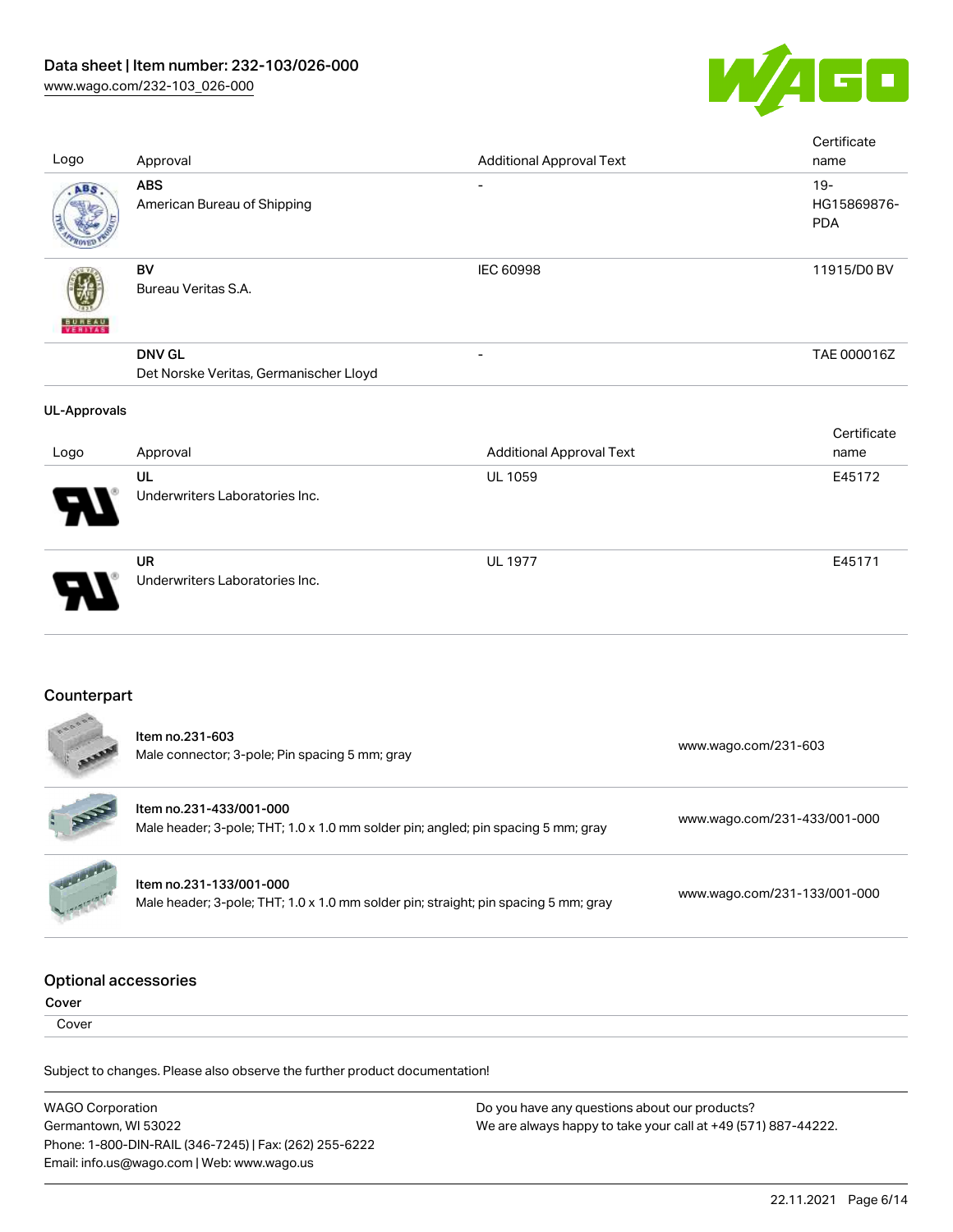### Data sheet | Item number: 232-103/026-000

[www.wago.com/232-103\\_026-000](http://www.wago.com/232-103_026-000)



[www.wago.com/231-668](http://www.wago.com/231-668)

 $\sqrt{2}$ 

Item no.: 231-668

Lockout caps; for covering unused clamping units; gray

| Jumpers             |                                                                                                         |                                  |
|---------------------|---------------------------------------------------------------------------------------------------------|----------------------------------|
| Jumper              |                                                                                                         |                                  |
|                     | Item no.: 231-905                                                                                       | www.wago.com/231-905             |
|                     | Jumper; for conductor entry; 5-way; insulated; gray                                                     |                                  |
|                     | Item no.: 231-903                                                                                       | www.wago.com/231-903             |
|                     | Jumper; for conductor entry; 3-way; insulated; gray                                                     |                                  |
|                     | Item no.: 231-907                                                                                       | www.wago.com/231-907             |
|                     | Jumper; for conductor entry; 7-way; insulated; gray                                                     |                                  |
|                     | Item no.: 231-910                                                                                       | www.wago.com/231-910             |
|                     | Jumper; for conductor entry; 10-way; insulated; gray                                                    |                                  |
|                     | Item no.: 231-902                                                                                       |                                  |
|                     | Jumper; for conductor entry; 2-way; insulated; gray                                                     | www.wago.com/231-902             |
| Marking accessories |                                                                                                         |                                  |
| Marking strip       |                                                                                                         |                                  |
|                     | Item no.: 210-331/500-103                                                                               |                                  |
|                     | Marking strips; as a DIN A4 sheet; MARKED; 1-12 (300x); Height of marker strip: 2.3 mm/0.091 in; Strip  | www.wago.com/210-331<br>/500-103 |
|                     | length 182 mm; Horizontal marking; Self-adhesive; white                                                 |                                  |
|                     | Item no.: 210-331/500-104                                                                               | www.wago.com/210-331             |
|                     | Marking strips; as a DIN A4 sheet; MARKED; 13-24 (300x); Height of marker strip: 2.3 mm/0.091 in; Strip | /500-104                         |
|                     | length 182 mm; Horizontal marking; Self-adhesive; white                                                 |                                  |
|                     | Item no.: 210-332/500-202                                                                               |                                  |
|                     | Marking strips; as a DIN A4 sheet; MARKED; 1-16 (160x); Height of marker strip: 3 mm; Strip length 182  | www.wago.com/210-332<br>/500-202 |
|                     | mm; Horizontal marking; Self-adhesive; white                                                            |                                  |
|                     | Item no.: 210-332/500-206                                                                               |                                  |
|                     | Marking strips; as a DIN A4 sheet; MARKED; 33-48 (160x); Height of marker strip: 3 mm; Strip length     | www.wago.com/210-332<br>/500-206 |
|                     | 182 mm; Horizontal marking; Self-adhesive; white                                                        |                                  |
|                     | Item no.: 210-332/500-205                                                                               | www.wago.com/210-332             |
|                     | Marking strips; as a DIN A4 sheet; MARKED; 1-32 (80x); Height of marker strip: 3 mm; Strip length 182   | /500-205                         |
|                     | mm; Horizontal marking; Self-adhesive; white                                                            |                                  |
|                     | Item no.: 210-332/500-204                                                                               |                                  |
|                     | Marking strips; as a DIN A4 sheet; MARKED; 17-32 (160x); Height of marker strip: 3 mm; Strip length     | www.wago.com/210-332<br>/500-204 |
|                     | 182 mm; Horizontal marking; Self-adhesive; white                                                        |                                  |
| Insulations stops   |                                                                                                         |                                  |
| Insulation stop     |                                                                                                         |                                  |
|                     |                                                                                                         |                                  |
|                     | Item no.: 231-672                                                                                       | www.wago.com/231-672             |
|                     | Insulation stop; 0.75 - 1 mm <sup>2</sup> ; dark gray                                                   |                                  |

Subject to changes. Please also observe the further product documentation!

WAGO Corporation Germantown, WI 53022 Phone: 1-800-DIN-RAIL (346-7245) | Fax: (262) 255-6222 Email: info.us@wago.com | Web: www.wago.us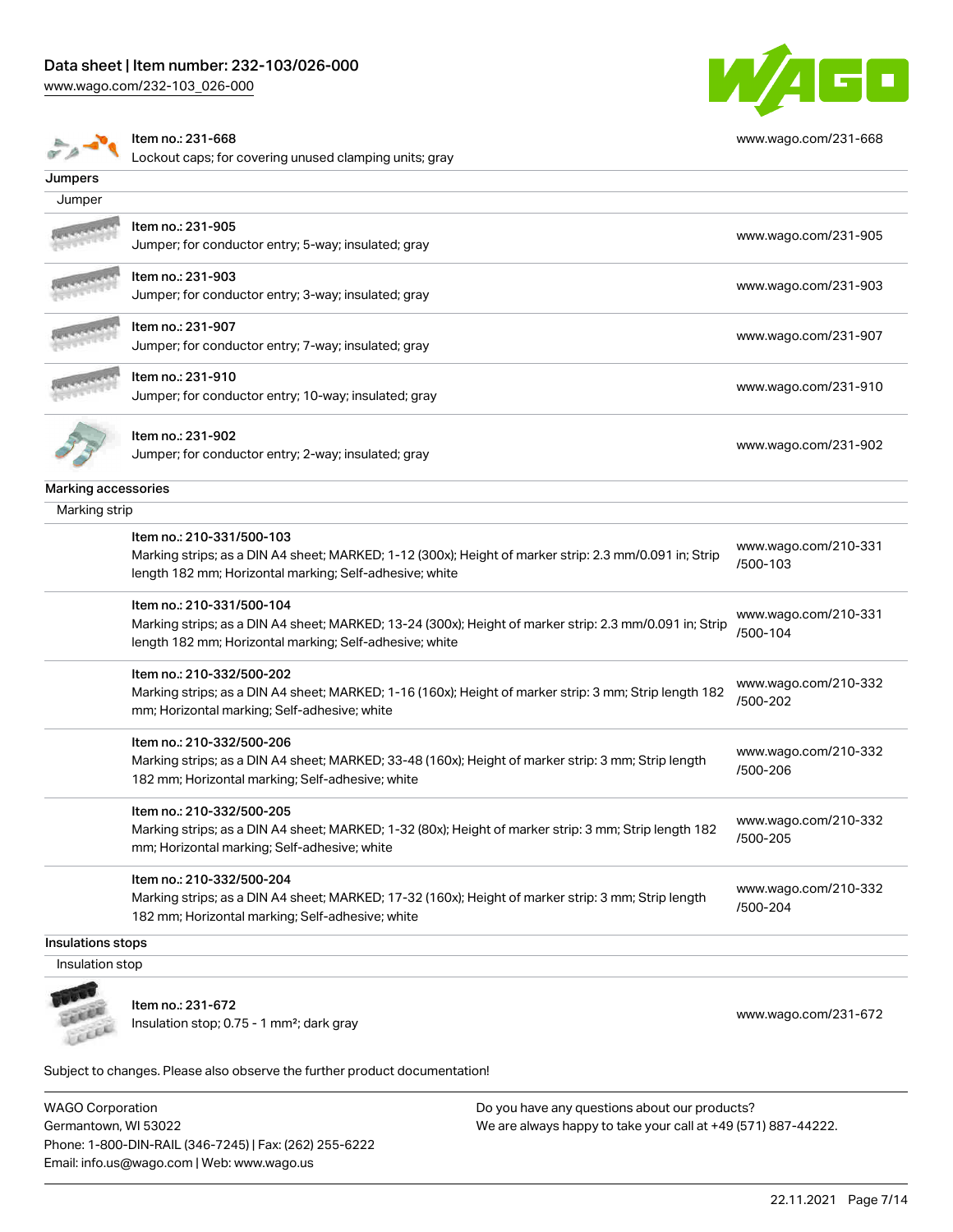

|                | Item no.: 231-670<br>Insulation stop; 0.08-0.2 mm <sup>2</sup> / 0.2 mm <sup>2</sup> "s"; white                 | www.wago.com/231-670 |
|----------------|-----------------------------------------------------------------------------------------------------------------|----------------------|
|                | Item no.: 231-671<br>Insulation stop; 0.25 - 0.5 mm <sup>2</sup> ; light gray                                   | www.wago.com/231-671 |
| Tools          |                                                                                                                 |                      |
| Operating tool |                                                                                                                 |                      |
|                | Item no.: 209-130<br>Operating tool; suitable for 264, 280 and 281 Series; 1-way; of insulating material; white | www.wago.com/209-130 |
|                | Item no.: 231-159<br>Operating tool; natural                                                                    | www.wago.com/231-159 |
|                | Item no.: 231-231<br>Combination operating tool; red                                                            | www.wago.com/231-231 |
|                | Item no.: 231-131<br>Operating tool; made of insulating material; 1-way; loose; white                           | www.wago.com/231-131 |
|                | Item no.: 231-291<br>Operating tool; made of insulating material; 1-way; loose; red                             | www.wago.com/231-291 |
|                | Item no.: 280-432<br>Operating tool; made of insulating material; 2-way; white                                  | www.wago.com/280-432 |
|                | Item no.: 280-434<br>Operating tool; made of insulating material; 4-way                                         | www.wago.com/280-434 |
|                | Item no.: 280-437<br>Operating tool; made of insulating material; 7-way                                         | www.wago.com/280-437 |
|                | Item no.: 280-440<br>Operating tool; made of insulating material; 10-way                                        | www.wago.com/280-440 |
|                | Item no.: 280-435<br>Operating tool; made of insulating material; 5-way; gray                                   | www.wago.com/280-435 |
|                | Item no.: 280-436<br>Operating tool; made of insulating material; 6-way                                         | www.wago.com/280-436 |
|                | Item no.: 280-438<br>Operating tool; made of insulating material; 8-way                                         | www.wago.com/280-438 |
|                | Item no.: 280-433<br>Operating tool; made of insulating material; 3-way                                         | www.wago.com/280-433 |
|                | Subject to changes. Please also observe the further product documentation!                                      |                      |
|                |                                                                                                                 |                      |

WAGO Corporation Germantown, WI 53022 Phone: 1-800-DIN-RAIL (346-7245) | Fax: (262) 255-6222 Email: info.us@wago.com | Web: www.wago.us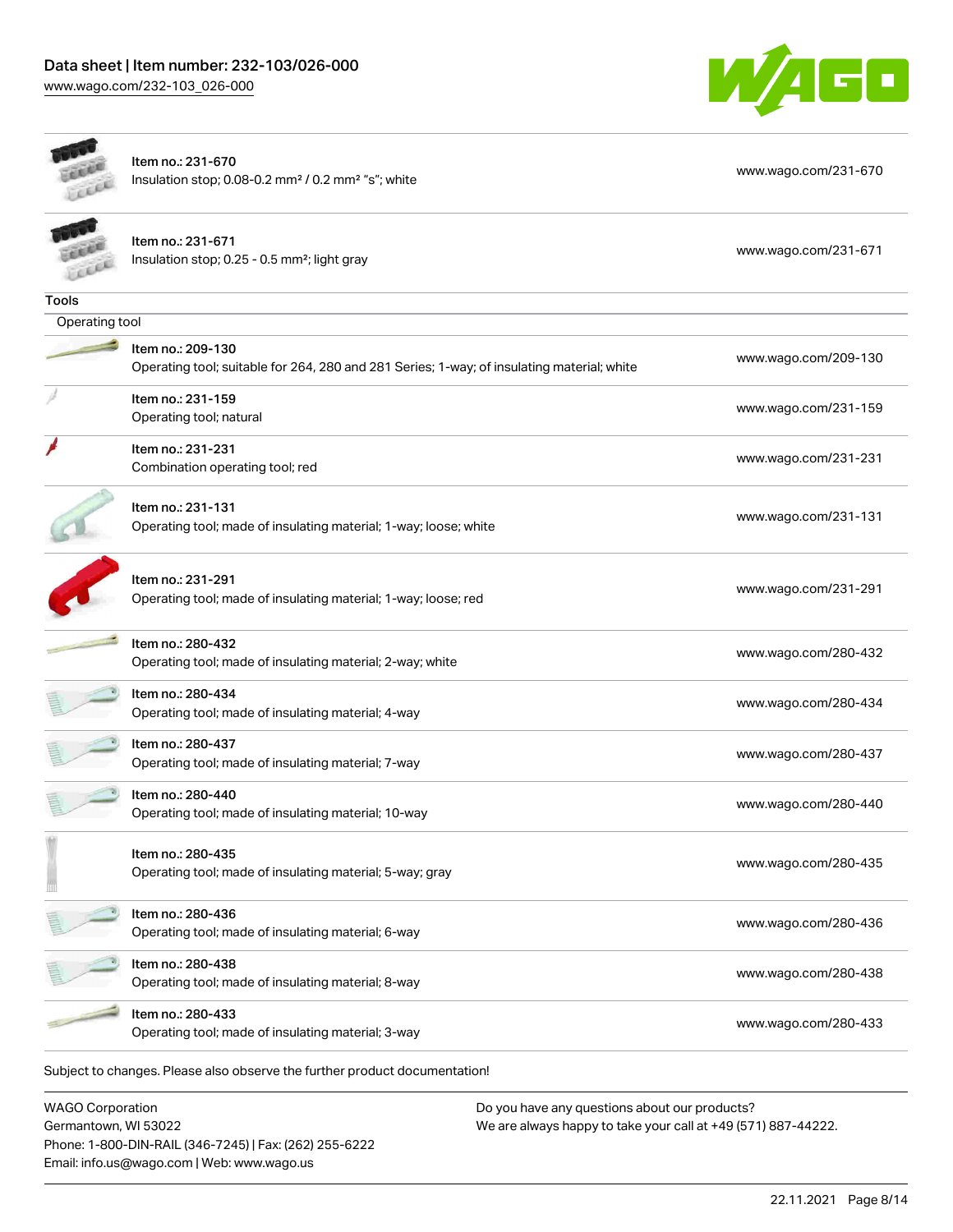Email: info.us@wago.com | Web: www.wago.us

[www.wago.com/232-103\\_026-000](http://www.wago.com/232-103_026-000)



#### Strain relief

Strain relief housing

|                                                 | Item no.: 232-603                                                                                                                                                                                                 |                                                                                                                | www.wago.com/232-603 |
|-------------------------------------------------|-------------------------------------------------------------------------------------------------------------------------------------------------------------------------------------------------------------------|----------------------------------------------------------------------------------------------------------------|----------------------|
|                                                 | Strain relief housing; gray                                                                                                                                                                                       |                                                                                                                |                      |
| <b>Testing accessories</b>                      |                                                                                                                                                                                                                   |                                                                                                                |                      |
| Testing accessories                             |                                                                                                                                                                                                                   |                                                                                                                |                      |
|                                                 | Item no.: 210-136<br>Test plug; 2 mm Ø; with 500 mm cable                                                                                                                                                         |                                                                                                                | www.wago.com/210-136 |
|                                                 | Item no.: 231-661<br>Test plugs for female connectors; for 5 mm and 5.08 mm pin spacing; 2,50 mm <sup>2</sup> ; light gray                                                                                        |                                                                                                                | www.wago.com/231-661 |
| <b>Ferrules</b>                                 |                                                                                                                                                                                                                   |                                                                                                                |                      |
| Ferrule                                         |                                                                                                                                                                                                                   |                                                                                                                |                      |
|                                                 | Item no.: 216-101<br>Ferrule; Sleeve for 0.5 mm <sup>2</sup> / AWG 22; uninsulated; electro-tin plated; silver-colored                                                                                            |                                                                                                                | www.wago.com/216-101 |
|                                                 | Item no.: 216-104<br>Ferrule; Sleeve for 1.5 mm <sup>2</sup> / AWG 16; uninsulated; electro-tin plated; silver-colored                                                                                            |                                                                                                                | www.wago.com/216-104 |
|                                                 | Item no.: 216-106<br>Ferrule; Sleeve for 2.5 mm <sup>2</sup> / AWG 14; uninsulated; electro-tin plated; silver-colored                                                                                            |                                                                                                                | www.wago.com/216-106 |
|                                                 | Item no.: 216-102<br>Ferrule; Sleeve for 0.75 mm <sup>2</sup> / AWG 20; uninsulated; electro-tin plated; silver-colored                                                                                           |                                                                                                                | www.wago.com/216-102 |
|                                                 | Item no.: 216-103<br>Ferrule; Sleeve for 1 mm <sup>2</sup> / AWG 18; uninsulated; electro-tin plated                                                                                                              |                                                                                                                | www.wago.com/216-103 |
|                                                 | Item no.: 216-123<br>Ferrule; Sleeve for 1 mm <sup>2</sup> / AWG 18; uninsulated; electro-tin plated; silver-colored                                                                                              |                                                                                                                | www.wago.com/216-123 |
|                                                 | Item no.: 216-122<br>Ferrule; Sleeve for 0.75 mm <sup>2</sup> / AWG 20; uninsulated; electro-tin plated; silver-colored                                                                                           |                                                                                                                | www.wago.com/216-122 |
|                                                 | Item no.: 216-124<br>Ferrule; Sleeve for 1.5 mm <sup>2</sup> / AWG 16; uninsulated; electro-tin plated                                                                                                            |                                                                                                                | www.wago.com/216-124 |
|                                                 | Item no.: 216-142<br>Ferrule; Sleeve for 0.75 mm <sup>2</sup> / 18 AWG; uninsulated; electro-tin plated; electrolytic copper; gastight<br>crimped; acc. to DIN 46228, Part 1/08.92                                |                                                                                                                | www.wago.com/216-142 |
|                                                 | Item no.: 216-132<br>Ferrule; Sleeve for 0.34 mm <sup>2</sup> / AWG 24; uninsulated; electro-tin plated                                                                                                           |                                                                                                                | www.wago.com/216-132 |
|                                                 | Item no.: 216-121<br>Ferrule; Sleeve for 0.5 mm <sup>2</sup> / AWG 22; uninsulated; electro-tin plated; silver-colored                                                                                            |                                                                                                                | www.wago.com/216-121 |
|                                                 | Item no.: 216-143<br>Ferrule; Sleeve for 1 mm <sup>2</sup> / AWG 18; uninsulated; electro-tin plated; electrolytic copper; gastight<br>Subject to changes. Please also observe the further product documentation! |                                                                                                                | www.wago.com/216-143 |
|                                                 |                                                                                                                                                                                                                   |                                                                                                                |                      |
| <b>WAGO Corporation</b><br>Germantown, WI 53022 | Phone: 1-800-DIN-RAIL (346-7245)   Fax: (262) 255-6222                                                                                                                                                            | Do you have any questions about our products?<br>We are always happy to take your call at +49 (571) 887-44222. |                      |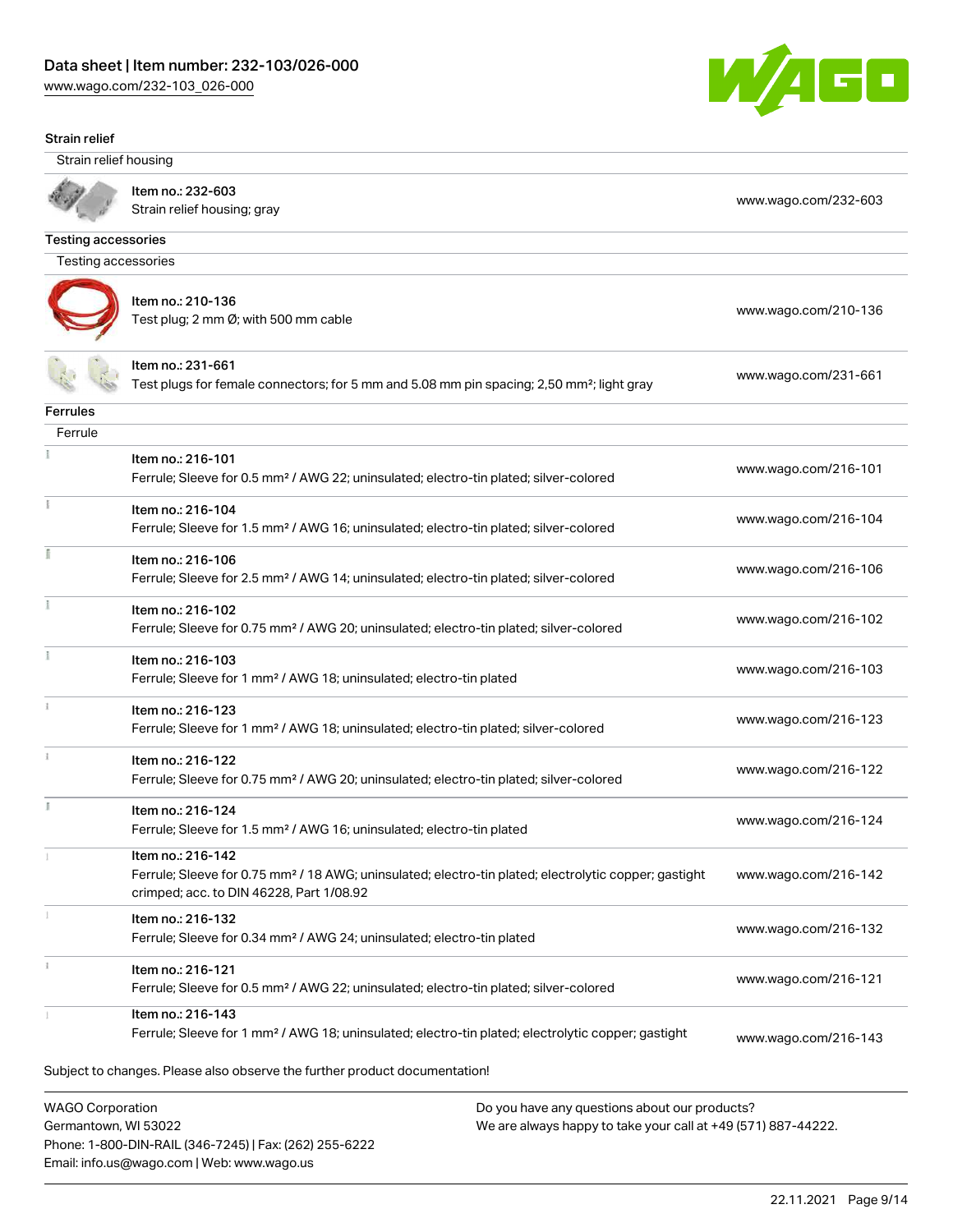## Data sheet | Item number: 232-103/026-000

Email: info.us@wago.com | Web: www.wago.us

[www.wago.com/232-103\\_026-000](http://www.wago.com/232-103_026-000)



crimped; acc. to DIN 46228, Part 1/08.92

|   | Item no.: 216-131<br>Ferrule; Sleeve for 0.25 mm <sup>2</sup> / AWG 24; uninsulated; electro-tin plated; silver-colored                                                                                 | www.wago.com/216-131                                          |
|---|---------------------------------------------------------------------------------------------------------------------------------------------------------------------------------------------------------|---------------------------------------------------------------|
|   | Item no.: 216-141<br>Ferrule; Sleeve for 0.5 mm <sup>2</sup> / 20 AWG; uninsulated; electro-tin plated; electrolytic copper; gastight<br>crimped; acc. to DIN 46228, Part 1/08.92                       | www.wago.com/216-141                                          |
|   | Item no.: 216-152<br>Ferrule; Sleeve for 0.34 mm <sup>2</sup> / AWG 24; uninsulated; electro-tin plated                                                                                                 | www.wago.com/216-152                                          |
|   | Item no.: 216-203<br>Ferrule; Sleeve for 1 mm <sup>2</sup> / AWG 18; insulated; electro-tin plated; red                                                                                                 | www.wago.com/216-203                                          |
|   | Item no.: 216-202<br>Ferrule; Sleeve for 0.75 mm <sup>2</sup> / 18 AWG; insulated; electro-tin plated; gray                                                                                             | www.wago.com/216-202                                          |
|   | Item no.: 216-151<br>Ferrule; Sleeve for 0.25 mm <sup>2</sup> / AWG 24; uninsulated; electro-tin plated                                                                                                 | www.wago.com/216-151                                          |
|   | Item no.: 216-204<br>Ferrule; Sleeve for 1.5 mm <sup>2</sup> / AWG 16; insulated; electro-tin plated; black                                                                                             | www.wago.com/216-204                                          |
|   | Item no.: 216-144<br>Ferrule; Sleeve for 1.5 mm <sup>2</sup> / AWG 16; uninsulated; electro-tin plated; electrolytic copper; gastight<br>crimped; acc. to DIN 46228, Part 1/08.92; silver-colored       | www.wago.com/216-144                                          |
|   | Item no.: 216-201<br>Ferrule; Sleeve for 0.5 mm <sup>2</sup> / 20 AWG; insulated; electro-tin plated; white                                                                                             | www.wago.com/216-201                                          |
|   | Item no.: 216-223<br>Ferrule; Sleeve for 1 mm <sup>2</sup> / AWG 18; insulated; electro-tin plated; red                                                                                                 | www.wago.com/216-223                                          |
|   | Item no.: 216-241<br>Ferrule; Sleeve for 0.5 mm <sup>2</sup> / 20 AWG; insulated; electro-tin plated; electrolytic copper; gastight<br>crimped; acc. to DIN 46228, Part 4/09.90; white                  | www.wago.com/216-241                                          |
|   | Item no.: 216-242<br>Ferrule; Sleeve for 0.75 mm <sup>2</sup> / 18 AWG; insulated; electro-tin plated; electrolytic copper; gastight<br>crimped; acc. to DIN 46228, Part 4/09.90; gray                  | www.wago.com/216-242                                          |
|   | Item no.: 216-222<br>Ferrule; Sleeve for 0.75 mm <sup>2</sup> / 18 AWG; insulated; electro-tin plated; gray                                                                                             | www.wago.com/216-222                                          |
| ÷ | Item no.: 216-221<br>Ferrule; Sleeve for 0.5 mm <sup>2</sup> / 20 AWG; insulated; electro-tin plated; white                                                                                             | www.wago.com/216-221                                          |
| ٨ | Item no.: 216-224<br>Ferrule; Sleeve for 1.5 mm <sup>2</sup> / AWG 16; insulated; electro-tin plated; black                                                                                             | www.wago.com/216-224                                          |
|   | Item no.: 216-243<br>Ferrule; Sleeve for 1 mm <sup>2</sup> / AWG 18; insulated; electro-tin plated; electrolytic copper; gastight crimped; www.wago.com/216-243<br>acc. to DIN 46228, Part 4/09.90; red |                                                               |
|   | Item no.: 216-244<br>Ferrule; Sleeve for 1.5 mm <sup>2</sup> / AWG 16; insulated; electro-tin plated; electrolytic copper; gastight<br>crimped; acc. to DIN 46228, Part 4/09.90; black                  | www.wago.com/216-244                                          |
|   | Subject to changes. Please also observe the further product documentation!                                                                                                                              |                                                               |
|   | <b>WAGO Corporation</b><br>Do you have any questions about our products?<br>Germantown, WI 53022<br>Phone: 1-800-DIN-RAIL (346-7245)   Fax: (262) 255-6222                                              | We are always happy to take your call at +49 (571) 887-44222. |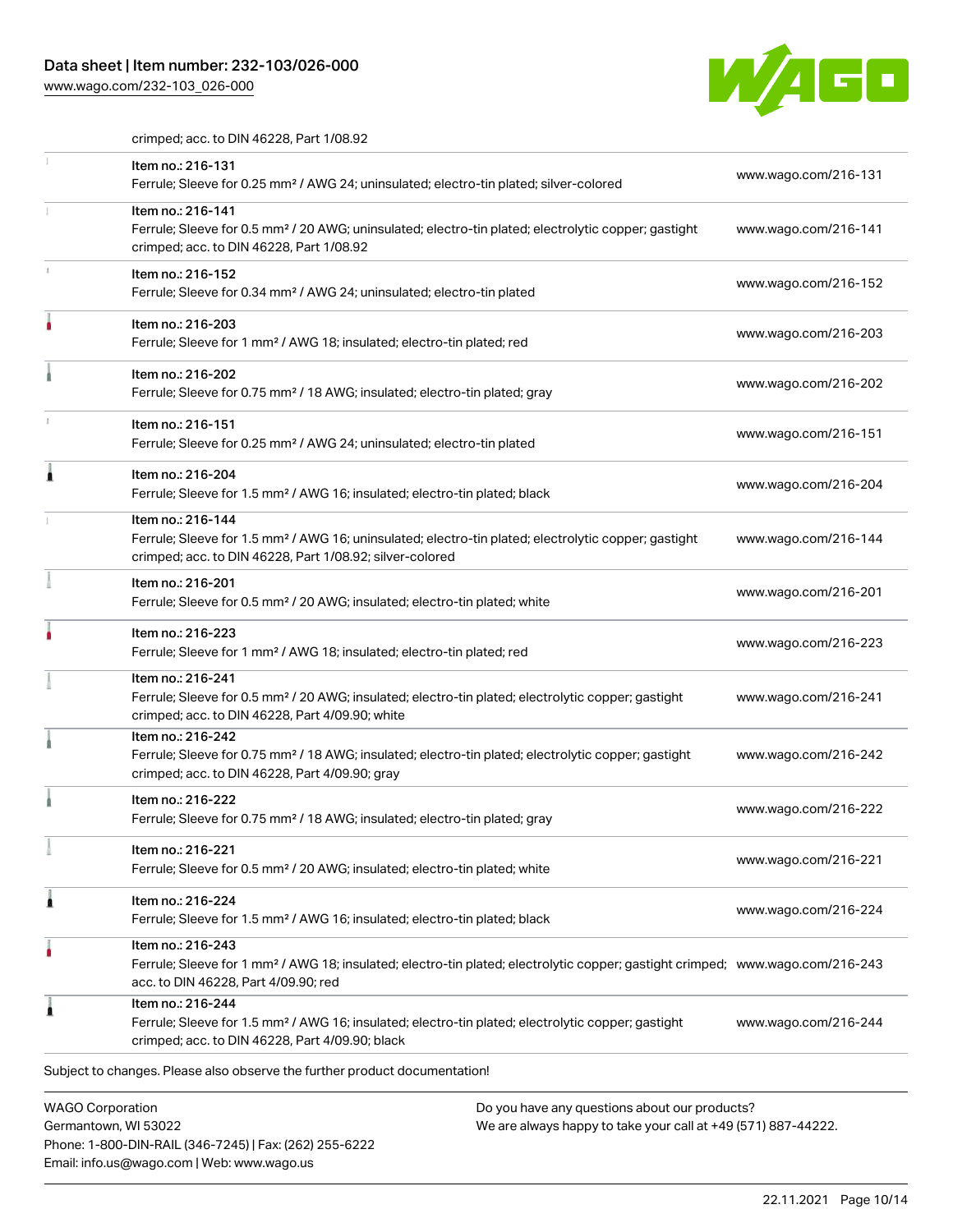[www.wago.com/232-103\\_026-000](http://www.wago.com/232-103_026-000)



| Item no.: 216-263                                                                                                                          |                      |
|--------------------------------------------------------------------------------------------------------------------------------------------|----------------------|
| Ferrule; Sleeve for 1 mm <sup>2</sup> / AWG 18; insulated; electro-tin plated; electrolytic copper; gastight crimped; www.wago.com/216-263 |                      |
| acc. to DIN 46228, Part 4/09.90; red                                                                                                       |                      |
| Item no.: 216-264                                                                                                                          |                      |
| Ferrule; Sleeve for 1.5 mm <sup>2</sup> / AWG 16; insulated; electro-tin plated; electrolytic copper; gastight                             | www.wago.com/216-264 |
| crimped; acc. to DIN 46228, Part 4/09.90; black                                                                                            |                      |
| Item no.: 216-284                                                                                                                          |                      |
| Ferrule; Sleeve for 1.5 mm <sup>2</sup> / AWG 16; insulated; electro-tin plated; electrolytic copper; gastight                             | www.wago.com/216-284 |
| crimped; acc. to DIN 46228, Part 4/09.90; black                                                                                            |                      |
| Item no.: 216-262                                                                                                                          |                      |
| Ferrule; Sleeve for 0.75 mm <sup>2</sup> / 18 AWG; insulated; electro-tin plated; electrolytic copper; gastight                            | www.wago.com/216-262 |
| crimped; acc. to DIN 46228, Part 4/09.90; gray                                                                                             |                      |
| Item no.: 216-301                                                                                                                          |                      |
| Ferrule; Sleeve for 0.25 mm <sup>2</sup> / AWG 24; insulated; electro-tin plated; yellow                                                   | www.wago.com/216-301 |
| Item no.: 216-321                                                                                                                          |                      |
| Ferrule; Sleeve for 0.25 mm <sup>2</sup> / AWG 24; insulated; electro-tin plated; yellow                                                   | www.wago.com/216-321 |
| Item no.: 216-322                                                                                                                          |                      |
| Ferrule; Sleeve for 0.34 mm <sup>2</sup> / 22 AWG; insulated; electro-tin plated; green                                                    | www.wago.com/216-322 |
| Item no.: 216-302                                                                                                                          |                      |
| Ferrule; Sleeve for 0.34 mm <sup>2</sup> / 22 AWG; insulated; electro-tin plated; light turquoise                                          | www.wago.com/216-302 |
|                                                                                                                                            |                      |

### Downloads

**Documentation** 

#### Additional Information

| Technical explanations            | 2019 Apr 3 | pdf<br>2.0 MB | Download |
|-----------------------------------|------------|---------------|----------|
|                                   |            |               |          |
| <b>CAD files</b>                  |            |               |          |
| CAD data                          |            |               |          |
| 2D/3D Models 232-103/026-000      |            | <b>URL</b>    | Download |
| <b>CAE</b> data                   |            |               |          |
| EPLAN Data Portal 232-103/026-000 |            | <b>URL</b>    | Download |
| ZUKEN Portal 232-103/026-000      |            | <b>URL</b>    | Download |
| EPLAN Data Portal 232-103/026-000 |            | <b>URL</b>    | Download |

Subject to changes. Please also observe the further product documentation!

WAGO Corporation Germantown, WI 53022 Phone: 1-800-DIN-RAIL (346-7245) | Fax: (262) 255-6222 Email: info.us@wago.com | Web: www.wago.us Do you have any questions about our products? We are always happy to take your call at +49 (571) 887-44222.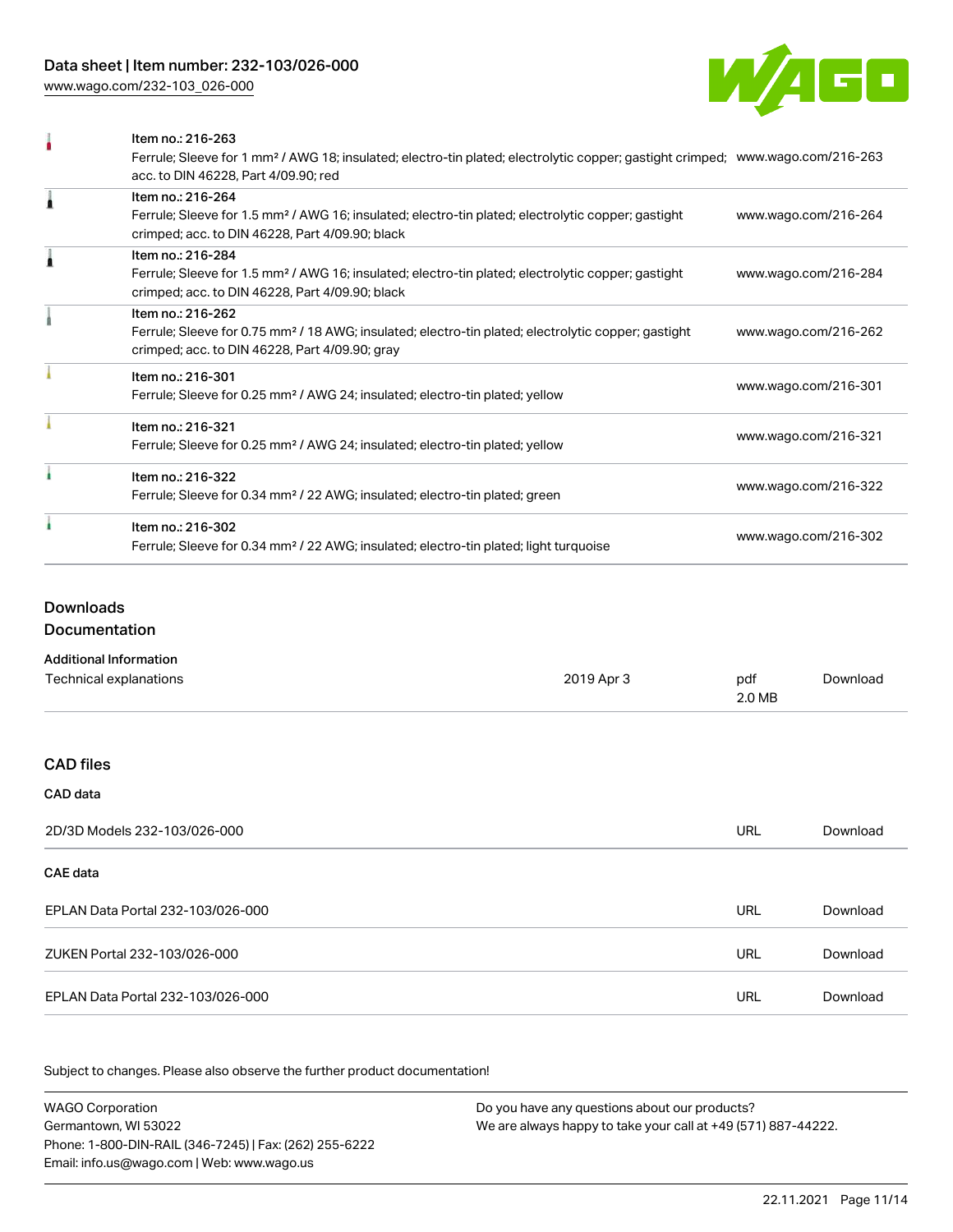## Environmental Product Compliance

#### Compliance Search

Environmental Product Compliance 232-103/026-000 1-conductor female connector, angled; CAGE CLAMP®; 2.5 mm²; Pin spacing 5 mm; 3 pole; 2,50 mm²; gray

#### Installation Notes



Inserting a conductor via 3.5 mm screwdriver – CAGE CLAMP® actuation parallel to conductor entry.



Inserting a conductor via 3.5 mm screwdriver – CAGE CLAMP® actuation perpendicular to conductor entry.



Inserting a conductor into CAGE CLAMP® unit via operating lever (231-291).



Inserting a conductor via operating tool.

Subject to changes. Please also observe the further product documentation!

WAGO Corporation Germantown, WI 53022 Phone: 1-800-DIN-RAIL (346-7245) | Fax: (262) 255-6222 Email: info.us@wago.com | Web: www.wago.us

Do you have any questions about our products? We are always happy to take your call at +49 (571) 887-44222.



URL [Download](https://www.wago.com/global/d/ComplianceLinkMediaContainer_232-103_026-000)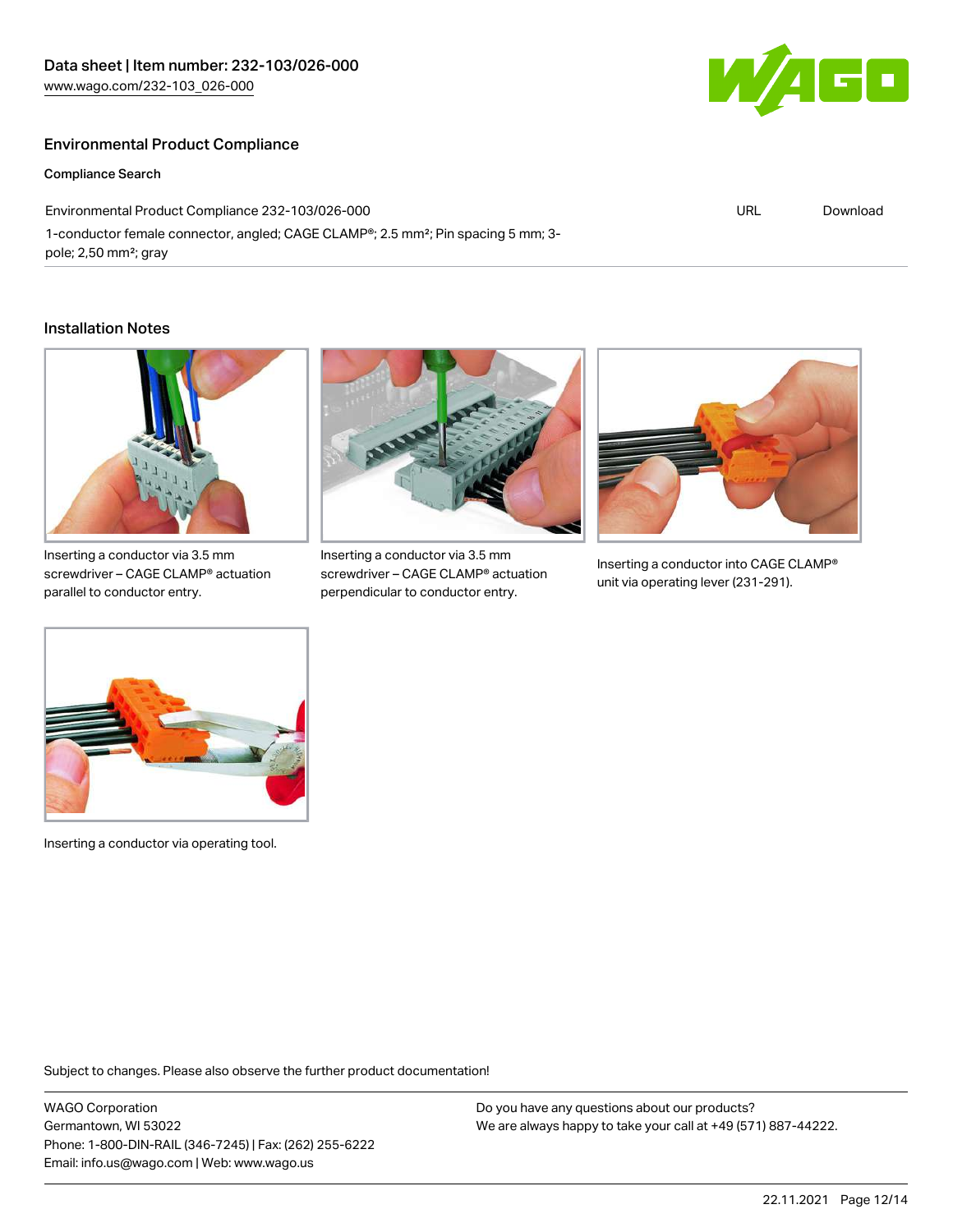



Coding a female connector by removing coding finger(s).



Testing – female connector with CAGE CLAMP®

Integrated test ports for testing perpendicular to conductor entry via 2 or 2.3 mm Ø test plug

#### Installation



Male connector with strain relief plate



Strain relief housing shown with a male connector equipped with CAGE CLAMP®

Subject to changes. Please also observe the further product documentation!

WAGO Corporation Germantown, WI 53022 Phone: 1-800-DIN-RAIL (346-7245) | Fax: (262) 255-6222 Email: info.us@wago.com | Web: www.wago.us